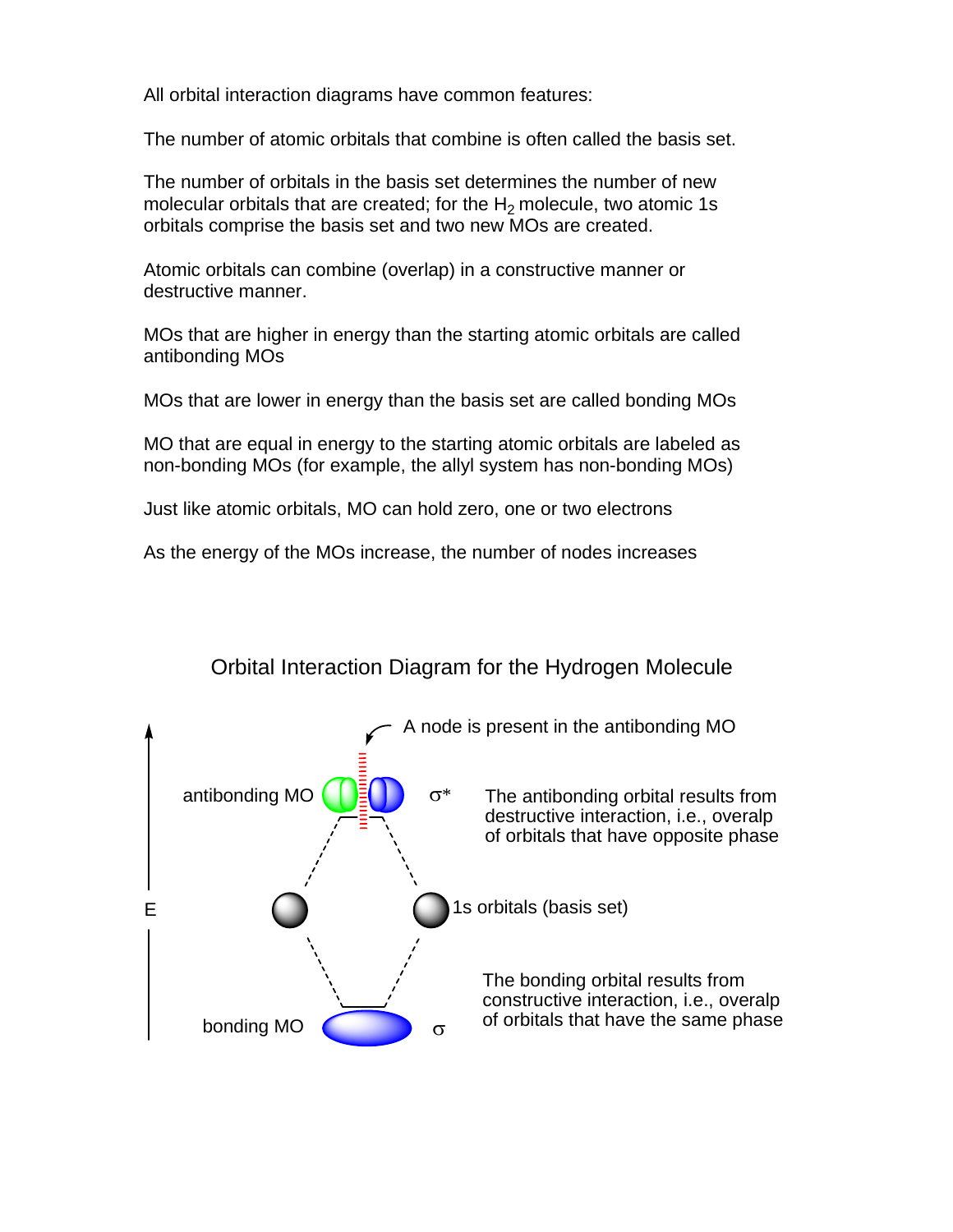## **MO Diagram for Ethylene**

The basis set is two unhybridized p-orbitals, one from each sp<sup>2</sup> carbon of the double bond

The asterisk is used to denote an antibonding MO



The little green arc is often used to indicate favorable overlap between lobes of various orbitals; notice this arc is absent in the antibonding orbital as expected since this is an unfavorable interaction (an interaction between p-orbitals of opposite phase)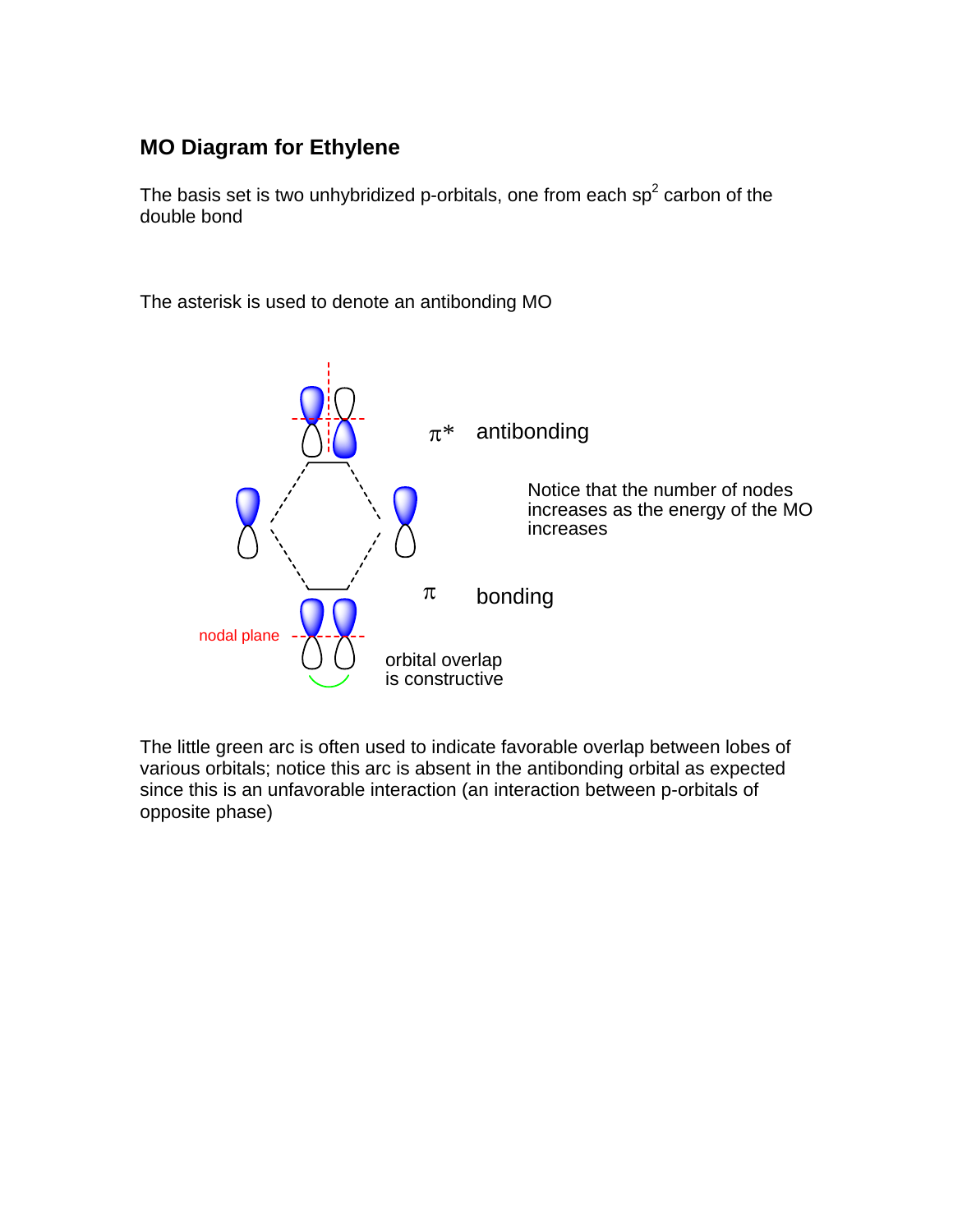## **MO Diagram for 1,3-Butadiene**

The basis set is 4 unhybridized p-orbitals or two "ethylene units"



There are two conformations (single bond rotamers) that maintain the planar topology of the butadiene system